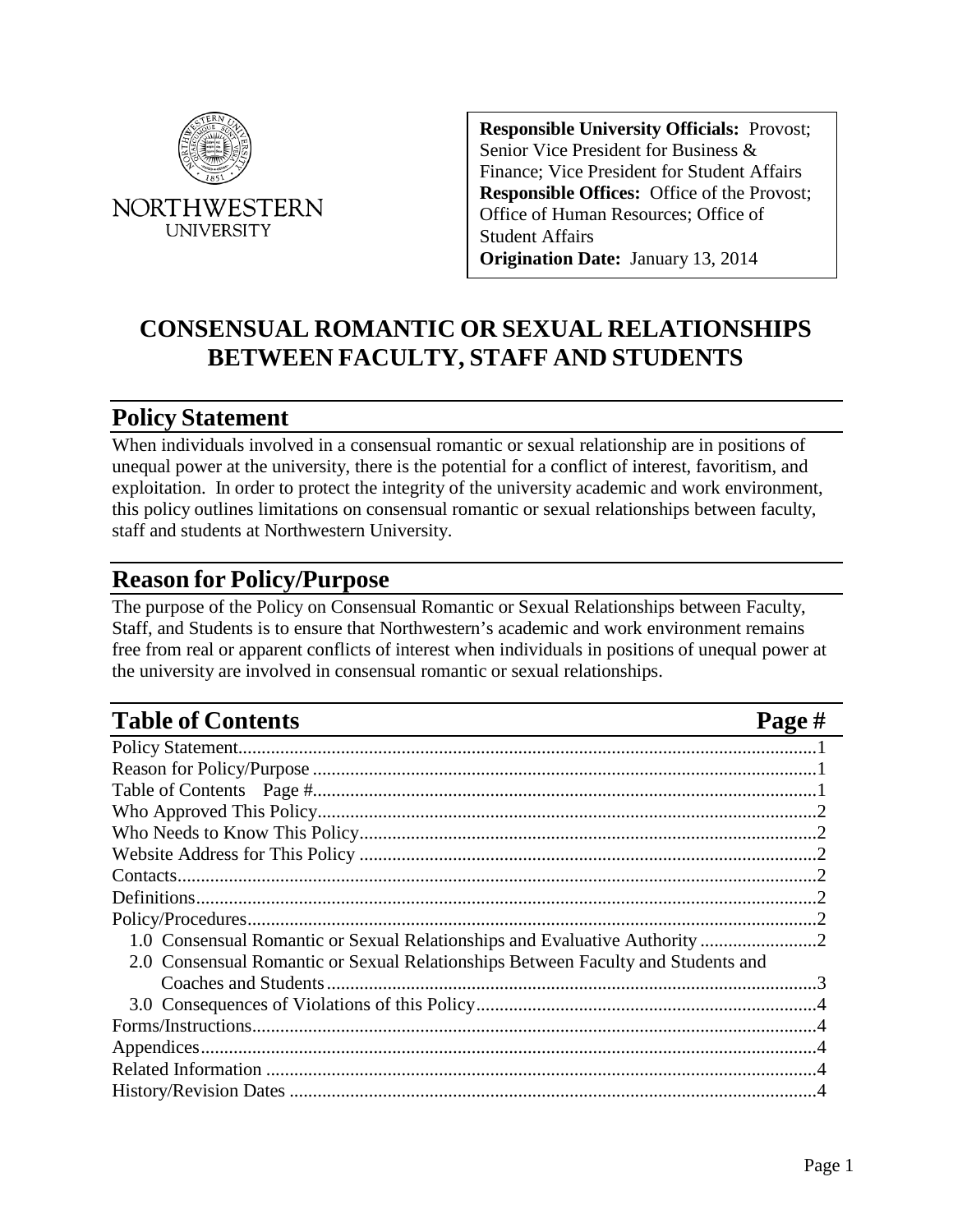## <span id="page-1-0"></span>**Who Approved This Policy**

Provost Senior Vice President for Business and Finance

#### <span id="page-1-1"></span>**Who Needs to Know This Policy**

All faculty, staff and students at Northwestern University

# <span id="page-1-2"></span>**Website Address for This Policy**

[https://policies.northwestern.edu/docs/Consensual\\_Relations\\_011314.pdf](https://policies.northwestern.edu/docs/Consensual_Relations_011314.pdf)

#### <span id="page-1-3"></span>**Contacts**

If you have any questions on the Consensual Romantic or Sexual Relationships Between Faculty, Staff and Students Policy, you may:

- 1. Call the Title IX Coordinator at (847) 467-6165.
- 2. Send an e-mail to [titleixcoordinator@northwestern.edu.](mailto:titleixcoordinator@northwestern.edu)

# <span id="page-1-4"></span>**Definitions**

For the purpose of this policy, *consensual romantic or sexual relationships* means relationships of a romantic, dating, and/or sexual nature entered into with consent of both parties. For the purpose of this policy, *supervisory or evaluative authority* is the power to control or influence another person's employment, academic advancement, or extracurricular participation, including but not limited to, hiring, work conditions, compensation, promotion, discipline, admission, grades, assignments, supervision of dissertations, recommendations, financial support, or participation in extracurricular programs.

## <span id="page-1-5"></span>**Policy/Procedures**

#### <span id="page-1-6"></span>**1.0 Consensual Romantic or Sexual Relationships and Evaluative Authority**

When individuals involved in a consensual romantic or sexual relationship are in positions of unequal power at the university, such as faculty-student, graduate assistant-student, supervisorsupervisee, advisor-advisee, coach-student, senior faculty-junior faculty, senior staff-junior staff, or faculty-staff, there is the potential for a conflict of interest, favoritism, and exploitation. These relationships may be less voluntary than the person with greater power perceives, or circumstances may change and conduct that was once welcome may become unwelcome. The fact that a relationship was initially consensual does not insulate the person with greater power from a claim of sexual harassment. Further, a party's professional or academic reputation may suffer due to perceptions of favoritism or exploitation. Moreover, such relationships may lead to restricted opportunities, or a perception thereof, for others in the work or academic environment.

To protect the integrity of the university academic and work environment, Northwestern requires that when a consensual romantic or sexual relationship exists or has existed between people in positions of unequal power at the university, the person with the greater power must not hold any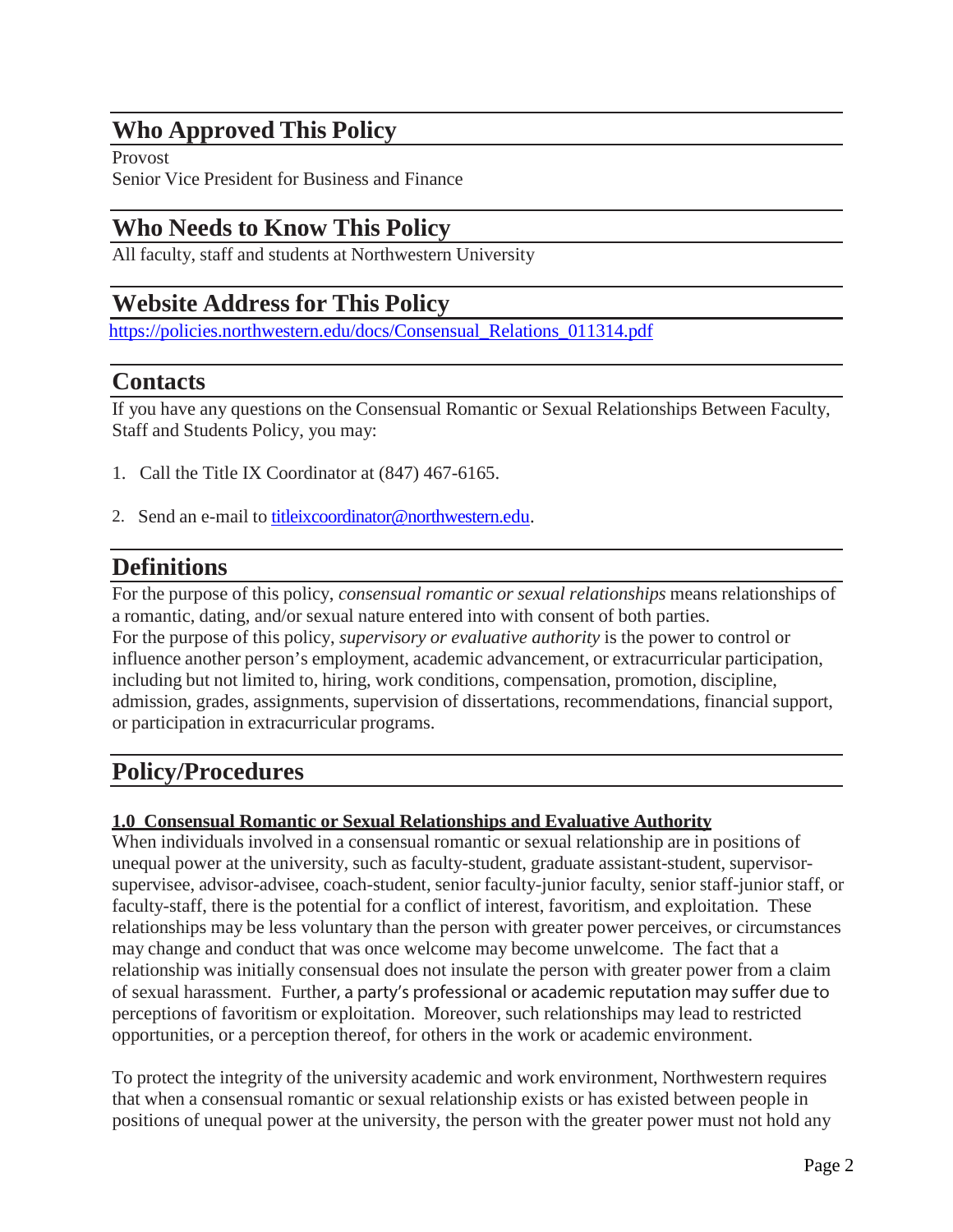supervisory or evaluative authority over the other person in the relationship, except as provided below. A special rule applies for faculty-student and coach-student relationships, see 2.0 below.

If such a consensual relationship exists or develops, the person in the position of greater power must immediately report the relationship to his or her department chair, dean, or the Office of the Provost (in the case of a faculty member), or the Office of Human Resources (in the case of a staff member). It is the responsibility of both the person with the greater power in the relationship and the individual to whom the relationship is reported to ensure that the party with the greater power is removed from any supervisory or evaluative authority over the other party to the relationship. In extraordinary circumstances where removal of supervisory or evaluative authority is not practicable, the parties must work with the department chair, dean, and the Office of the Provost (in the case of a faculty member), or the Office of Human Resources (in the case of a staff member) to determine whether a written management plan can be developed to manage the conflict of interest. Failure to comply with the notification, removal, or management plan requirement is a violation of this policy.

#### <span id="page-2-0"></span>**2.0 Consensual Romantic or Sexual Relationships Between Faculty and Students and Coaches and Students**

Consensual romantic or sexual relationships between faculty and students or coaches and students, even absent any supervisory or evaluative authority, may lead to unanticipated conflicts of interest since a teacher's or coach's influence and power may extend beyond the classroom, department, or team. There is always the possibility that the faculty member or coach may unexpectedly be placed in a position of power over the student. Due to the institutional power differential in faculty-student and coach-student relationships, there is the inherent risk of coercion and the perception by others of exploitation.

**When undergraduate students are involved, the difference in institutional power and the inherent risk of coercion are so great that no faculty member or coaching staff member shall enter into a romantic, dating, or sexual relationship with a Northwestern undergraduate student, regardless of whether there is a supervisory or evaluative relationship between them.**

Romantic or sexual relationships between faculty and graduate/professional students are also problematic. No faculty member shall enter into a romantic, dating, or sexual relationship with a Northwestern graduate/professional student under his/her supervision. Should such a relationship begin, the department chair must be notified promptly so that arrangements for alternative supervision and removal of evaluative authority can be made.

If the faculty member and graduate/professional student are in the same department or affiliated with the same graduate or professional program, the possibility exists that the faculty member may influence evaluation or academic or career advancement of the student even if the faculty member does not directly supervise the graduate/professional student. Relationships between a faculty member and a current student within the same department or affiliated with the same graduate or professional program as the faculty member must be disclosed by the faculty member to his/her department chair promptly upon the beginning of the relationship. Should such relationship be in existence as of the effective date of this policy, it must be disclosed by the faculty member to his/her department chair within 30 days of the effective date. Management of such relationships